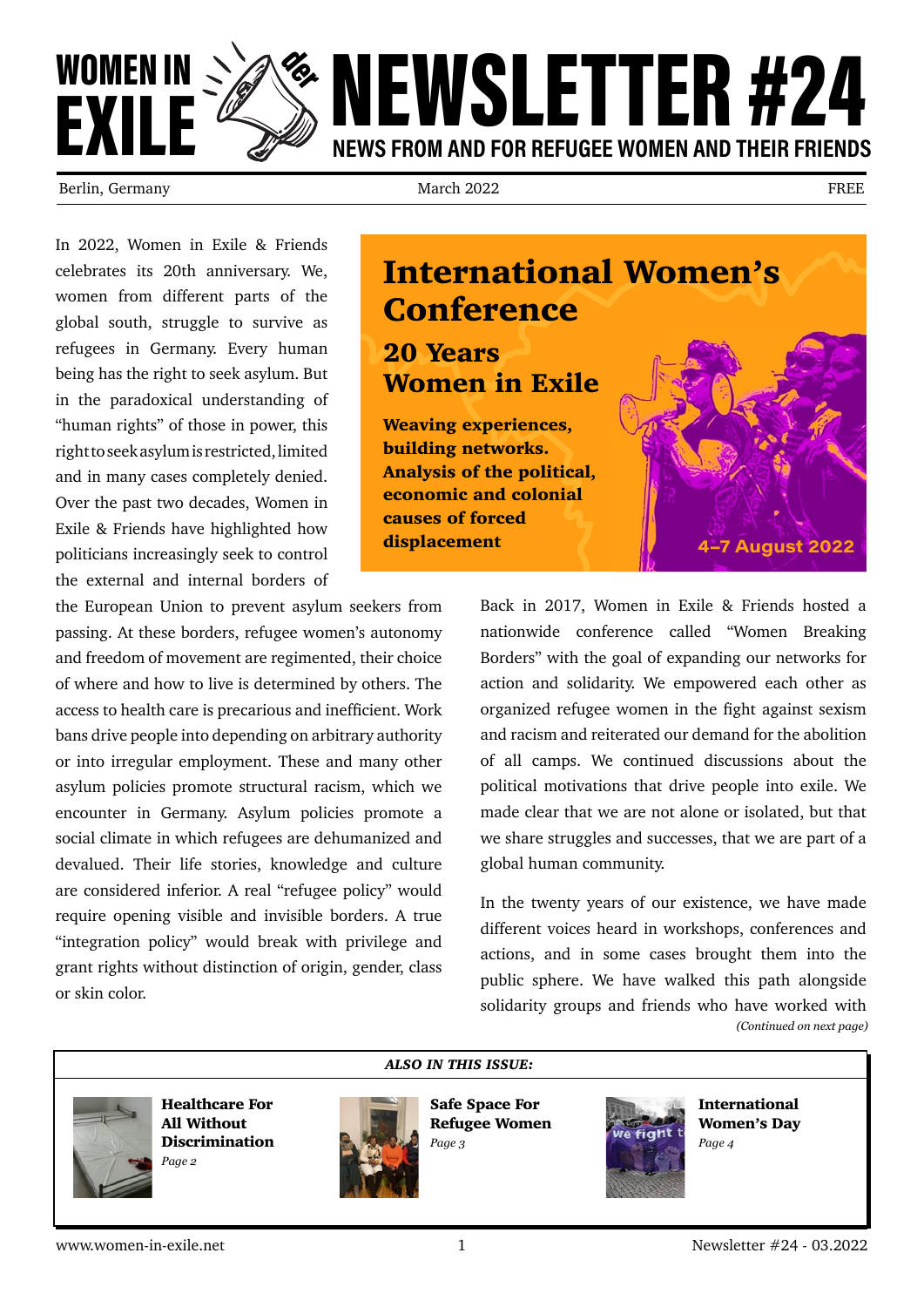us to change the realities of refugee women and their families. We have recorded our knowledge and experiences in our book "Women in Exile - Breaking Borders to Build Bridges", which will be published on the occasion of the International Women Conference "Weaving experiences, building networks. Analysis of the political, economic and colonial causes of forced displacement"

### Healthcare For All Without Discrimination

When we demand healthcare for all without discrimination, we are demanding German authorities to respect the Art.25 of the universal declaration of Human Rights. It states that the human right to health and healthcare is enshrined for all - "no matter who they are, where they live or how much money they have." Refugee healthcare is governed by the "Asylbewerberleistungsgesetz" which was passed in 1993 to discourage asylum seekers from coming to or staying in Germany. This is the reason why the Sozialamt has to give permission and allocate a budget to any specialised treatment. Recently we got a report of a woman who was turned away from the hospital because the money allocated for treatment was finished, although the problem was getting worse.

Refugee women and girls face gender specific challenges in accessing healthcare in Germany. Unnecessary "minor operations" to remove cysts and myommas are undertaken without proper information. This has resulted in some cases of the woman's uterus being removed without their consent. For the last five years, we have continuously been reporting on the racism and discrimination on the healthcare system especially in relation to refugee women.

In the Heims we share facilities like rooms, kitchens and toilets. 5–6 persons in a room, kids, pregnant women and the elderly are all in one room. This is We invite all refugee women and friends in solidarity to come to the conference!

This year, let our call be even louder and reach further so that the voice of refugee women can be heard on different coasts, oceans and continents. We call for solidarity of diverse feminist practices. Let's cross borders and break isolation!



*Crowded rooms in the Heims*

difficult in times of corona without any isolation. We know of a women with Diabetes in one of the Heims and the women does not get any support or extra money for her to manage and take care of the disease. We all know diabetes is a serious disease that can cause coma, stroke, kidney failure and heart attack. She requested for better housing unsuccessfully. We also know of a pregnant women, who is sharing facilities with other women and got infected with Corona twice, in and out of the hospital and still no possibility to isolate herself in a private room. Where are children's rights? Where are refugee women's rights respected?

This is why we need to come together and fight for our healthcare for all without discrimination.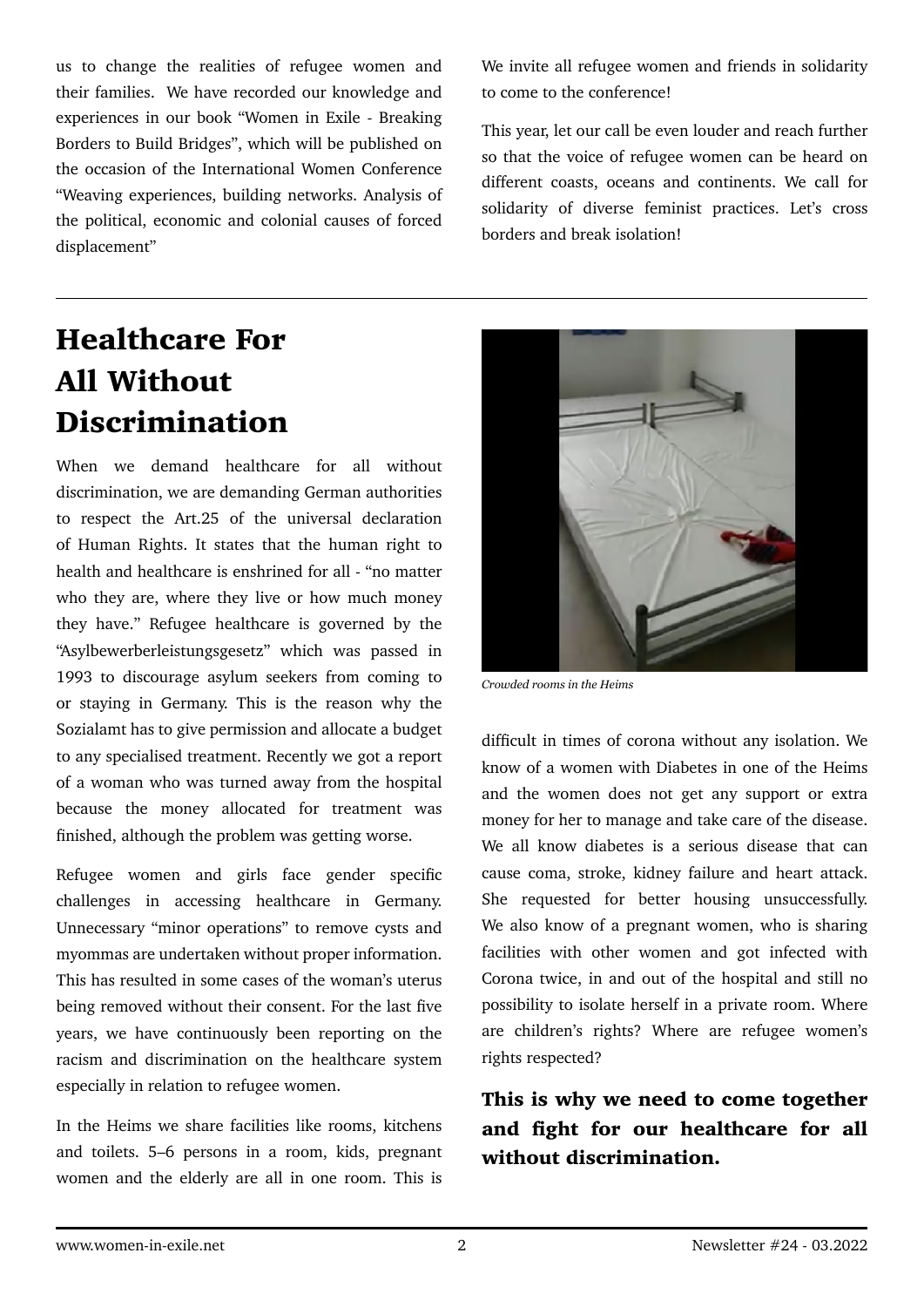## Safe Space For Refugee Women

In 2022 our safe space new cooperation partner is the "Monom Stiftung für Veränderung". The Monom Stiftung is sponsoring the expenses of our safe space in Hermannstraße for the whole of the year 2022. This has promoted us to renewal the rental contract for another term of two years. We want to take this opportunity to thank the members from the Monom Stiftung and those who donate specifically for the space and also those who contribute generously to our work.

This safe space in Hermannstraße, has become very important to the refugee women\* in our group. It is a safe haven for those living in the isolated camps in Brandenburg and those in Berlin who are always seeking for advice in one way or the other. It is a meeting place to exchange, learn and getting connected to new women\*. Women in Exile and Friends use this space for leisure, meetings, discussions and making strategies of our political work. It is a meeting point for networking with other organisations and an open safer space for women\*.

Even in Corona times and with social distancing, we have used this space to organise our initiatives to support refugee women. Sometimes they had to happen online or in bigger spaces due to Corona rules, but our work continued. For example, we still used the space to provide women\* with information about their rights and organised workshops, demos, magazine launch and more. This is our own safer space for refugee women\*, a meeting point to break the isolation in the lagers and socialise with one another without prejudices. In this space we discuss and accept the diversities of our interests, sometimes with different views but at the end becoming aware of our common fights against discrimination and racism.

The space is at the moment strategically important as we organise the celebration of our 20 years anniversary. The Refugee Law Clinic (Berlin) meets in this space,



once a week to give legal advice to refugee women from Berlin and Brandenburg. That means the space is not only benefiting the women in our group but indirectly women\* in general.

After facing dangerous routes on our journeys to Europe, as women we are confronted with sexist and racist borders which expose us to all types of prejudice – inner and outer borders, during and after the flight. When we arrive in Germany and request for asylum and think we are safe to build a new life, this is not the case because the next thing is being threatened with deportation. This makes life more difficult which results in depressions and sometimes even in desperate measures including suicides.

When, we leave our countries of origin, we expect to have freedom of choice to live in dignity, but contrary to our expectation we are facing dilemma. We are confronted with feelings of not being accepted due to isolation and discrimination. In such a situation empowerment is very important and that is why Women in Exile was founded 2002 in Brandenburg. Our main goal is to bring refugee policy demands to the public. We are coming from a Feminist perspective and we want to build a just society without exclusion and with equal rights for all people – no matter where they come from and where they are going.